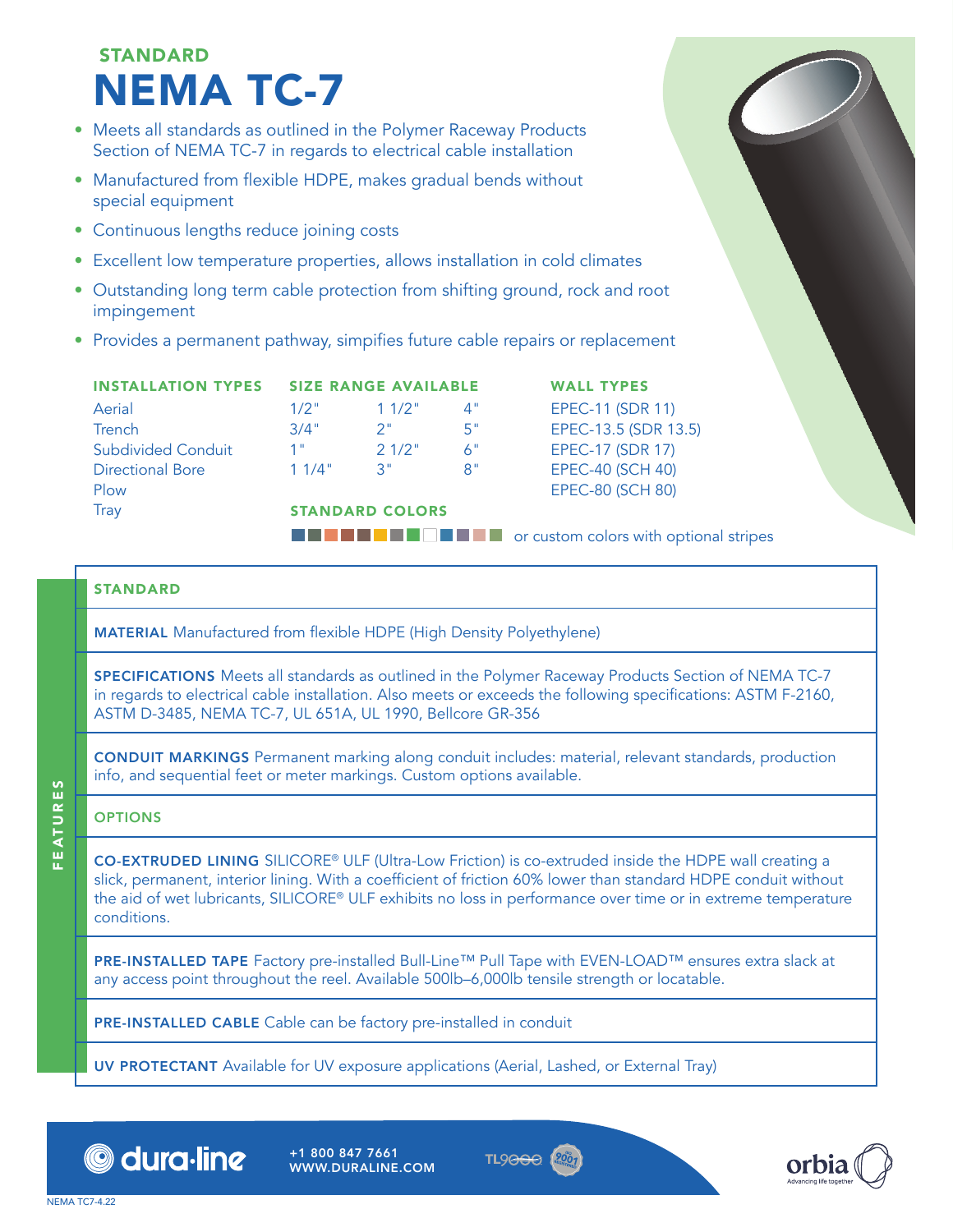#### NEMA TC-7 TECHNICAL SPECIFICATIONS (additional sizes next page)

|             | <b>WALL TYPE</b>        | <b>NOM OD</b><br>(IN) | <b>OD<br/>TOLERANCE</b><br>ነ | MIN WALL<br>(IN) | TOLERANCE<br>+<br><b>WALL</b> | <b>AVG ID (IN)</b> | MIN ID (IN) | WEIGHT<br>(LB/FT) | <b>RADIUS SUP</b><br>BEND<br>g | <b>RADIUS</b><br>UNSUP (IN)<br>BEND | SWPS (LB) |
|-------------|-------------------------|-----------------------|------------------------------|------------------|-------------------------------|--------------------|-------------|-------------------|--------------------------------|-------------------------------------|-----------|
| 1/2"        | <b>EPEC-11 (SDR 11)</b> | 0.840                 | 0.004                        | 0.076            | 0.020                         | 0.668              | 0.648       | 0.084             | 8                              | 16                                  | 440       |
|             | EPEC-13.5 (SDR 13.5)    | 0.840                 | 0.004                        | 0.062            | 0.020                         | 0.696              | 0.676       | 0.072             | 8                              | 16                                  | 365       |
|             | <b>EPEC-40 (SCH 40)</b> | 0.840                 | 0.004                        | 0.109            | 0.020                         | 0.602              | 0.582       | 0.111             | 8                              | 16                                  | 601       |
|             | <b>EPEC-80 (SCH 80)</b> | 0.840                 | 0.004                        | 0.147            | 0.020                         | 0.526              | 0.506       | 0.139             | 8                              | 16                                  | 768       |
|             | <b>EPEC-11 (SDR 11)</b> | 1.050                 | 0.005                        | 0.095            | 0.020                         | 0.840              | 0.820       | 0.128             | 10                             | 20                                  | 687       |
|             | EPEC-13.5 (SDR 13.5)    | 1.050                 | 0.005                        | 0.078            | 0.020                         | 0.874              | 0.854       | 0.110             | 10                             | 20                                  | 570       |
| 3/4"        | <b>EPEC-17 (SDR 17)</b> | 1.050                 | 0.005                        | 0.062            | 0.020                         | 0.906              | 0.886       | 0.084             | 10                             | 20                                  | 460       |
|             | <b>EPEC-40 (SCH 40)</b> | 1.050                 | 0.005                        | 0.113            | 0.020                         | 0.804              | 0.784       | 0.148             | 10                             | 20                                  | 798       |
|             | <b>EPEC-80 (SCH 80)</b> | 1.050                 | 0.005                        | 0.154            | 0.020                         | 0.722              | 0.702       | 0.188             | 10                             | 20                                  | 1,040     |
|             | <b>EPEC-11 (SDR 11)</b> | 1.315                 | 0.007                        | 0.120            | 0.020                         | 1.055              | 1.035       | 0.199             | 13                             | 26                                  | 1,078     |
|             | EPEC-13.5 (SDR 13.5)    | 1.315                 | 0.007                        | 0.097            | 0.020                         | 1.101              | 1.081       | 0.167             | 13                             | 26                                  | 894       |
| $1"$        | <b>EPEC-17 (SDR 17)</b> | 1.315                 | 0.007                        | 0.077            | 0.020                         | 1.141              | 1.121       | 0.138             | 13                             | 26                                  | 722       |
|             | <b>EPEC-40 (SCH 40)</b> | 1.315                 | 0.007                        | 0.133            | 0.020                         | 1.029              | 1.009       | 0.217             | 13                             | 26                                  | 1,340     |
|             | <b>EPEC-80 (SCH 80)</b> | 1.315                 | 0.007                        | 0.179            | 0.021                         | 0.936              | 0.915       | 0.276             | 13                             | 26                                  | 1,533     |
|             | <b>EPEC-11 (SDR 11)</b> | 1.660                 | 0.008                        | 0.151            | 0.020                         | 1.338              | 1.318       | 0.312             | 17                             | 34                                  | 1,717     |
|             | EPEC-13.5 (SDR 13.5)    | 1.660                 | 0.008                        | 0.123            | 0.020                         | 1.394              | 1.374       | 0.263             | 17                             | 34                                  | 1,425     |
| 11/4"       | <b>EPEC-17 (SDR 17)</b> | 1.660                 | 0.008                        | 0.098            | 0.020                         | 1.440              | 1.424       | 0.217             | 17                             | 34                                  | 1,150     |
|             | <b>EPEC-40 (SCH 40)</b> | 1.660                 | 0.008                        | 0.140            | 0.020                         | 1.360              | 1.340       | 0.293             | 17                             | 34                                  | 1,604     |
|             | <b>EPEC-80 (SCH 80)</b> | 1.660                 | 0.008                        | 0.191            | 0.023                         | 1.255              | 1.232       | 0.382             | 17                             | 34                                  | 2,116     |
| 11/2"       | <b>EPEC-11 (SDR 11)</b> | 1.900                 | 0.010                        | 0.173            | 0.021                         | 1.533              | 1.512       | 0.408             | 19                             | 38                                  | 2,249     |
|             | EPEC-13.5 (SDR 13.5)    | 1.900                 | 0.010                        | 0.141            | 0.020                         | 1.598              | 1.578       | 0.342             | 19                             | 38                                  | 1,867     |
|             | <b>EPEC-17 (SDR 17)</b> | 1.900                 | 0.010                        | 0.112            | 0.020                         | 1.656              | 1.636       | 0.281             | 19                             | 38                                  | 1,507     |
|             | <b>EPEC-40 (SCH 40)</b> | 1.900                 | 0.010                        | 0.145            | 0.020                         | 1.590              | 1.570       | 0.350             | 19                             | 38                                  | 1,919     |
|             | <b>EPEC-80 (SCH 80)</b> | 1.900                 | 0.010                        | 0.200            | 0.024                         | 1.476              | 1.452       | 0.463             | 19                             | 38                                  | 2,564     |
| $2^{\rm n}$ | <b>EPEC-11 (SDR 11)</b> | 2.375                 | 0.012                        | 0.216            | 0.026                         | 1.917              | 1.891       | 0.636             | 24                             | 48                                  | 3,515     |
|             | EPEC-13.5 (SDR 13.5)    | 2.375                 | 0.012                        | 0.176            | 0.021                         | 2.002              | 1.981       | 0.528             | 24                             | 48                                  | 2,917     |
|             | <b>EPEC-17 (SDR 17)</b> | 2.375                 | 0.012                        | 0.140            | 0.020                         | 2.075              | 2.055       | 0.432             | 24                             | 48                                  | 2,355     |
|             | <b>EPEC-40 (SCH 40)</b> | 2.375                 | 0.012                        | 0.154            | 0.020                         | 2.047              | 2.027       | 0.469             | 24                             | 48                                  | 2,579     |
|             | <b>EPEC-80 (SCH 80)</b> | 2.375                 | 0.012                        | 0.218            | 0.026                         | 1.913              | 1.887       | 0.641             | 24                             | 48                                  | 2,545     |



+1 800 847 7661 WWW.DURALINE.COM **TL9000 2001** 

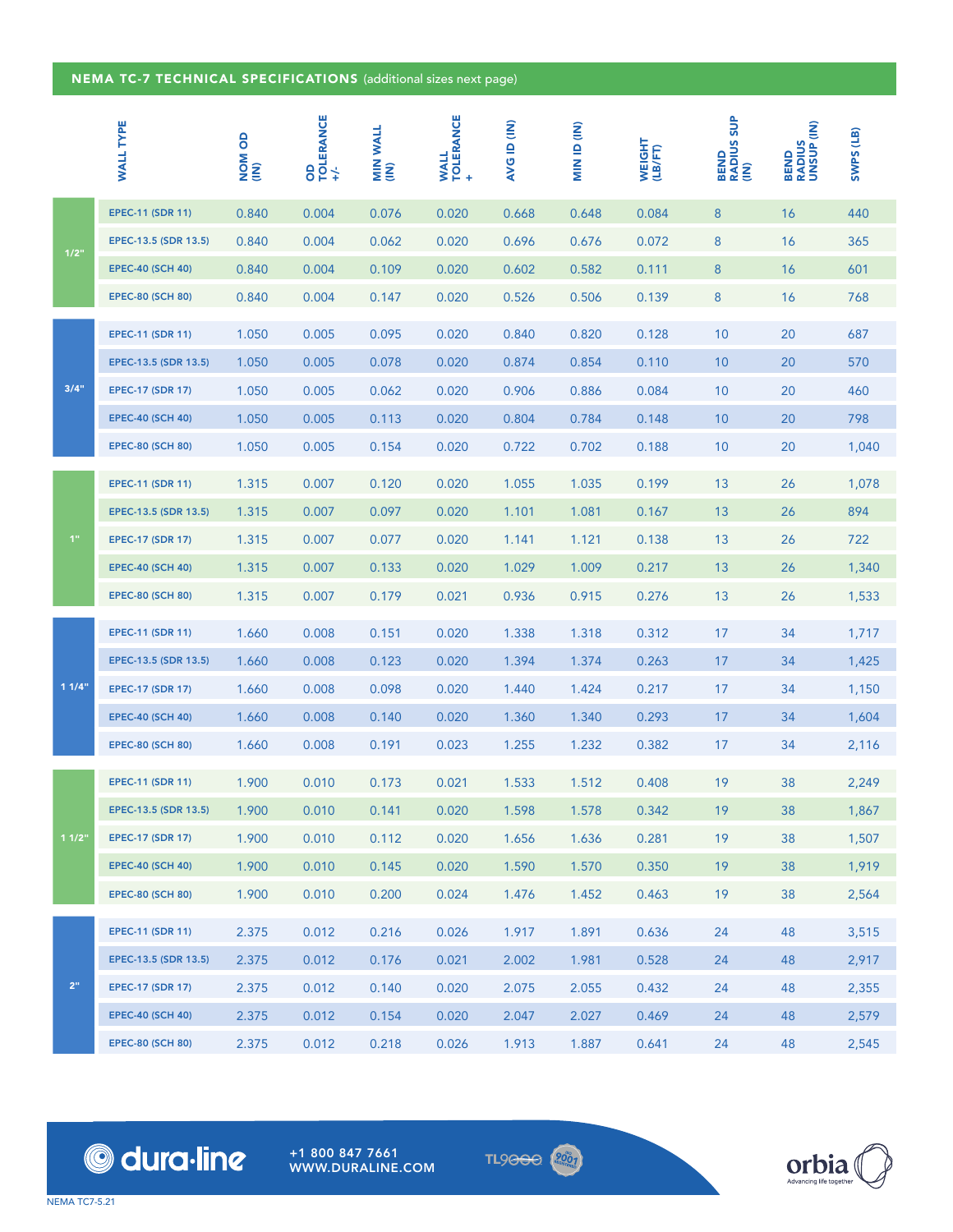## NEMA TC-7 TECHNICAL SPECIFICATIONS (additional sizes previous page)

|                           | <b>WALL TYPE</b>                                | <b>NOM OD</b><br>(IN) | OD<br>TOLERANCE<br>+/. | MIN WALL<br>(IN) | <b>WALL<br/>TOLERANCE</b> | ≙<br>AVG<br>(IN) | al Nily        | WEIGHT<br>(LB/FT) | <b>BEND<br/>RADIUS SUP<br/>(IN)</b> | <b>BEND<br/>RADIUS<br/>UNSUP (IN)</b> | SWPS (LB)        |
|---------------------------|-------------------------------------------------|-----------------------|------------------------|------------------|---------------------------|------------------|----------------|-------------------|-------------------------------------|---------------------------------------|------------------|
| 21/2"                     | <b>EPEC-11 (SDR 11)</b>                         | 2.875                 | 0.014                  | 0.261            | 0.031                     | 2.322            | 2.291          | 0.930             | 29                                  | 58                                    | 5,151            |
|                           | EPEC-13.5 (SDR 13.5)                            | 2.875                 | 0.014                  | 0.213            | 0.026                     | 2.423            | 2.397          | 0.775             | 29                                  | 58                                    | 4,274            |
|                           | <b>EPEC-17 (SDR 17)</b>                         | 2.875                 | 0.014                  | 0.169            | 0.020                     | 2.517            | 2.497          | 0.625             | 29                                  | 58                                    | 3,450            |
|                           | <b>EPEC-40 (SCH 40)</b>                         | 2.875                 | 0.014                  | 0.203            | 0.024                     | 2.445            | 2.421          | 0.740             | 29                                  | 58                                    | 4,090            |
|                           | <b>EPEC-80 (SCH 80)</b>                         | 2.875                 | 0.014                  | 0.276            | 0.033                     | 2.290            | 2.257          | 0.978             | 29                                  | 58                                    | 5,409            |
|                           | <b>EPEC-11 (SDR 11)</b>                         | 3.500                 | 0.018                  | 0.318            | 0.038                     | 2.826            | 2.788          | 1.380             | 39                                  | 78                                    | 7,633            |
|                           | EPEC-13.5 (SDR 13.5)                            | 3.500                 | 0.018                  | 0.259            | 0.031                     | 2.951            | 2.920          | 1.146             | 39                                  | 78                                    | 6,335            |
| $3"$                      | <b>EPEC-17 (SDR 17)</b>                         | 3.500                 | 0.018                  | 0.206            | 0.025                     | 3.063            | 3.038          | 0.928             | 39                                  | 78                                    | 5,114            |
|                           | <b>EPEC-40 (SCH 40)</b>                         | 3.500                 | 0.018                  | 0.216            | 0.026                     | 3.042            | 3.016          | 0.969             | 39                                  | 78                                    | 5,348            |
|                           | <b>EPEC-80 (SCH 80)</b>                         | 3.500                 | 0.018                  | 0.300            | 0.036                     | 2.864            | 2.828          | 1.310             | 39                                  | 78                                    | 7,238            |
|                           | <b>EPEC-11 (SDR 11)</b>                         | 4.500                 | 0.023                  | 0.409            | 0.049                     | 3.633            | 3.584          | 2.282             | 50                                  | 100                                   | 12,618           |
|                           | EPEC-13.5 (SDR 13.5)                            | 4.500                 | 0.023                  | 0.333            | 0.040                     | 3.794            | 3.754          | 1.895             | 50                                  | 100                                   | 10,472           |
| 4"                        | <b>EPEC-17 (SDR 17)</b>                         | 4.500                 | 0.023                  | 0.265            | 0.032                     | 3.938            | 3.906          | 1.534             | 50                                  | 100                                   | 8,453            |
|                           | <b>EPEC-40 (SCH 40)</b>                         | 4.500                 | 0.023                  | 0.237            | 0.028                     | 3.998            | 3.970          | 1.380             | 50                                  | 100                                   | 7,618            |
|                           | <b>EPEC-80 (SCH 80)</b>                         | 4.500                 | 0.023                  | 0.337            | 0.040                     | 3.786            | 3.746          | 1.914             | 50                                  | 100                                   | 10,578           |
|                           |                                                 |                       |                        |                  |                           |                  |                |                   |                                     |                                       |                  |
|                           | <b>EPEC-11 (SDR 11)</b>                         | 5.563                 | 0.028                  | 0.506            | 0.061                     | 4.490            | 4.429          | 3.490             | 61                                  | 122                                   | 19,284           |
| ${\bf 5}^{\rm n}$         | EPEC-13.5 (SDR 13.5)<br><b>EPEC-17 (SDR 17)</b> | 5.563<br>5.563        | 0.028<br>0.028         | 0.412<br>0.327   | 0.049<br>0.039            | 4.690            | 4.641<br>4.831 | 2.896<br>2.339    | 61<br>61                            | 122<br>122                            | 16,004<br>12,918 |
|                           | <b>EPEC-40 (SCH 40)</b>                         | 5.563                 | 0.028                  | 0.258            | 0.028                     | 4.870<br>5.016   | 4.985          | 1.872             | 61                                  | 122                                   | 10,320           |
|                           | <b>EPEC-80 (SCH 80)</b>                         | 5.563                 | 0.028                  | 0.375            | 0.045                     | 4.768            | 4.723          | 2.657             | 61                                  | 122                                   | 14,669           |
|                           |                                                 |                       |                        |                  |                           |                  |                |                   |                                     |                                       |                  |
|                           | <b>EPEC-11 (SDR 11)</b>                         | 6.625                 | 0.033                  | 0.602            | 0.072                     | 5.349            | 5.277          | 4.944             | 73                                  | 146                                   | 27,349           |
| $6"$                      | EPEC-13.5 (SDR 13.5)                            | 6.625                 | 0.033                  | 0.491            | 0.059                     | 5.584            | 5.525          | 4.112             | 73                                  | 146                                   | 22,697           |
|                           | <b>EPEC-17 (SDR 17)</b>                         | 6.625                 | 0.033                  | 0.390            | 0.047                     | 5.798            | 5.751          | 3.324             | 73                                  | 146                                   | 18,321           |
|                           | <b>EPEC-40 (SCH 40)</b>                         | 6.625                 | 0.033                  | 0.280            | 0.034                     | 6.031            | 5.997          | 2.432             | 73                                  | 146                                   | 13,395           |
|                           | <b>EPEC-80 (SCH 80)</b>                         | 6.625                 | 0.033                  | 0.432            | 0.052                     | 5.709            | 5.657          | 3.656             | 73                                  | 146                                   | 20,172           |
| $\mathbf{8}^{\mathrm{m}}$ | <b>EPEC-11 (SDR 11)</b>                         | 8.625                 | 0.043                  | 0.784            | 0.094                     | 6.963            | 6.869          | 8.383             | 155                                 | 233                                   | 46,355           |
|                           | EPEC-13.5 (SDR 13.5)                            | 8.625                 | 0.043                  | 0.639            | 0.077                     | 7.270            | 7.193          | 6.969             | 155                                 | 233                                   | 38,470           |
|                           | <b>EPEC-40 (SCH 40)</b>                         | 8.625                 | 0.043                  | 0.322            | 0.039                     | 7.942            | 7.903          | 3.661             | 155                                 | 233                                   | 20,158           |



© dura·line

+1 800 847 7661 WWW.DURALINE.COM TL9000<sup>200</sup>1

**NEMA TC7-5.21**